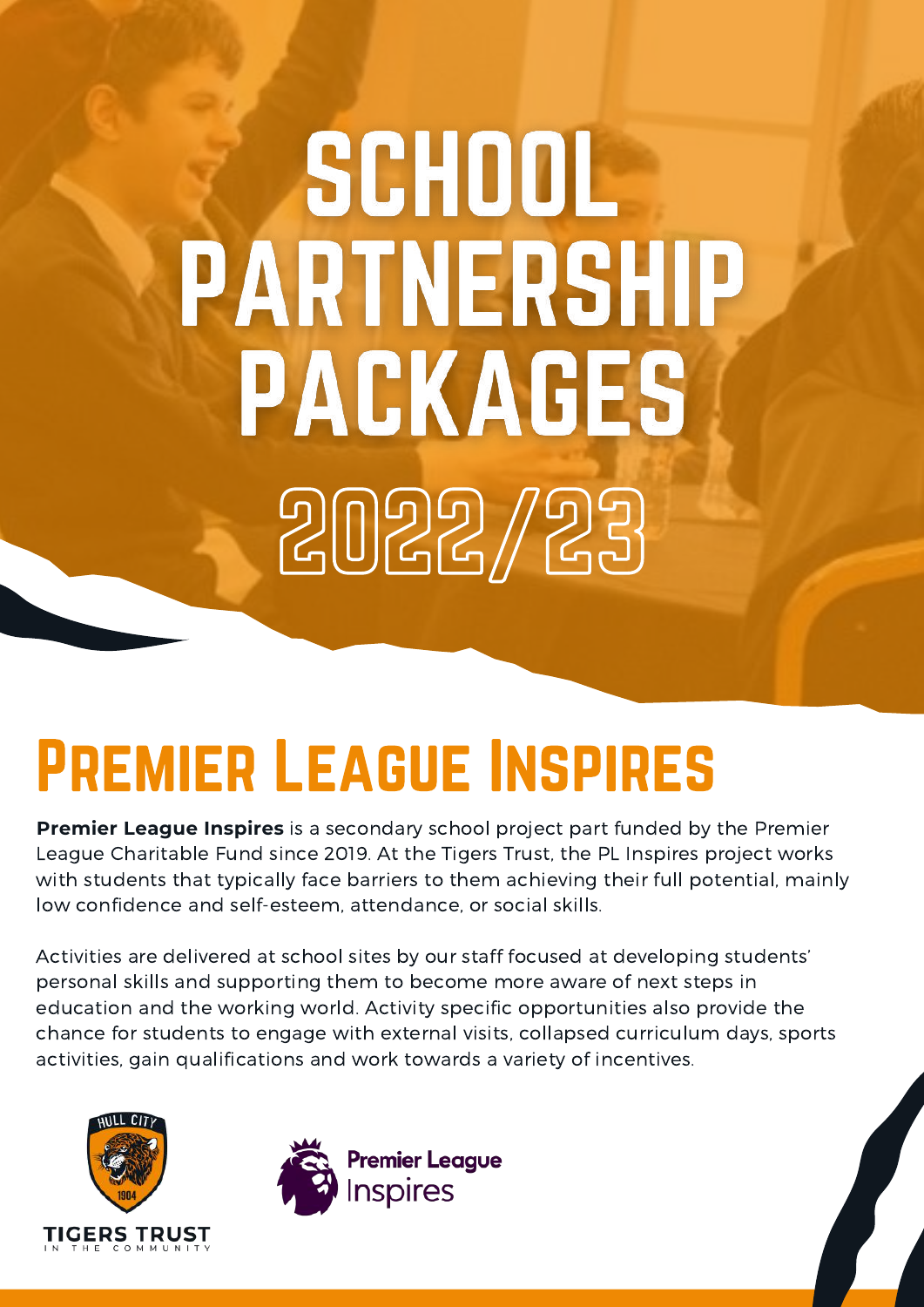## **OUR PLANS**

## **PREMIUM PASS -** 1 DAY - FULL YEAR - 36 WEEKS - £4,250

**Minimum one cohort** (5-15 students) Mixed sex, boys or girls only

- **• PLI Enterprise Academy**
- **• PLI Personal Development**
- **• PLI Career Planning**

Schools on the premium pass package have the option to add additional days delivery for the same price in addition per day. E.g., 2 days- £8,500.

Schools on the premium pass package can also have the option to select a 1-year or 3-year partnership with price frozen at 2022-23 rate for the full period of the agreement

## **PRO PASS -** 1 DAY –ACADEMIC TERM - 12 WEEKS - £1,600

**Minimum one cohort** (5-15 students) Mixed sex, boys or girls only

- **• PLI Enterprise Academy**
- **• PLI Personal Development**
- **• PLI Career Planning**

### **4 hours to select based on school needs (potential activities):**

- Extra-curricular
- 1:1 Support
- Healthy Mind-Healthy Body
- Reading Skills Academy
- Sports Leaders UK Level 1
- Social Action Project

### **5 hours to select based on school needs (potential activities):**

- Extra-curricular
- 1:1 Support
- Healthy Mind-Healthy Body
- Reading Skills Academy
- Sports Leaders UK Level 1
- Social Action Project

### **Extra-Curricular Activity -One hour**

- Select from:
	- Football
	- Girls Football
	- Multisport
- Dance



**One male cohort and one female cohort.** (5-15 students in each)

- **• PLI Enterprise Academy**
- **• PLI Personal Development**

### **Plus, Either:**

- 1:1 support (AM Only)
- Academy Skills Reading (AM Only)
- Extra-curricular (PM Only)



## **DAY PASS -** MKM STADIUM DAY - 10 STUDENTS - £300



**This day will include workshops around one of the following themes selected by schools:**

- Health and Fitness
- Media
- Enterprise
- Teamwork and Resilience
- Data Analysis

**This pass includes a tour around the MKM Stadium.**

**Students will get the chance to put themselves in the shoes of Hull's sporting icons as they access the dressing rooms and walk through the tunnel of the Tigers' home.**





**TIGERS TRUST** 

**TIGERS TRUST** 







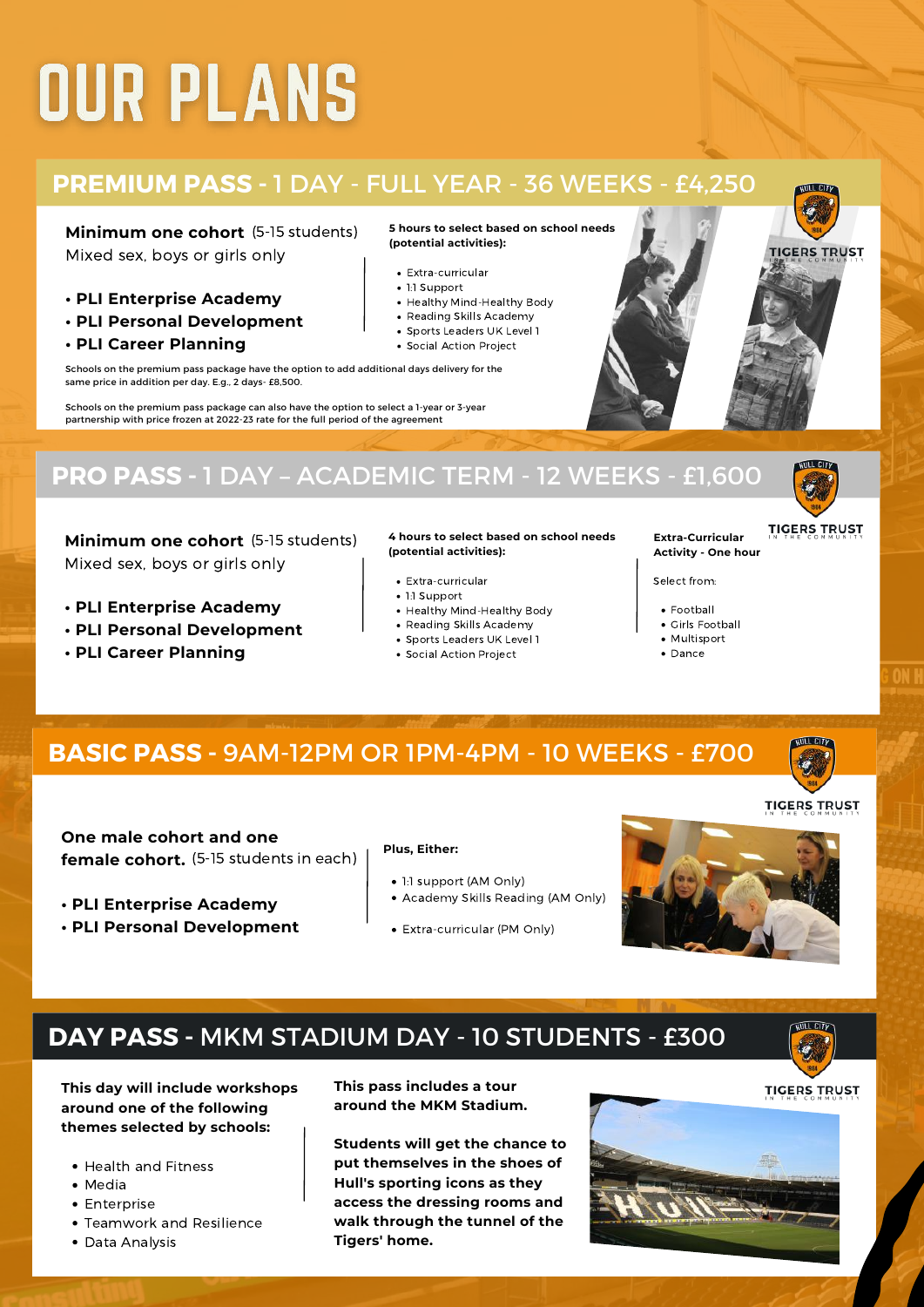## **ADDITIONAL BENEFITS TO PACKAGES**

|                                                      | <b>PREMIUM</b><br><b>PASS</b> | <b>PRO</b><br><b>PASS</b>      | <b>BASIC</b><br><b>PASS</b> |
|------------------------------------------------------|-------------------------------|--------------------------------|-----------------------------|
| <b>Partnership</b><br><b>Plaque</b>                  | X                             |                                |                             |
| <b>School logo on Tigers</b><br><b>Trust website</b> | X                             |                                |                             |
| <b>Social Media</b><br><b>Post</b>                   | Monthly                       | X <sub>2</sub>                 | X1                          |
| <b>Match Tickets</b>                                 | 8x Junior<br>& 2x Adult       | <b>5x Junior</b><br>& 2x Adult | 2x Junior<br>& 2x Adult     |
| <b>Signed Football</b>                               | X3                            | X2                             | X                           |
| <b>PL Inspires Challenge</b><br><b>Engagement</b>    | X                             | X                              |                             |
| <b>End of Year</b><br><b>Celebration Event</b>       | X                             | X                              |                             |
| <b>Sports Competitions</b><br>(Termly)               | X                             | X                              |                             |
| <b>Impact Report</b><br>(Termly)                     | $\boldsymbol{X}$              | $\pmb{\mathsf{X}}$             |                             |
| <b>Hull City Academy</b><br><b>Player Visit</b>      | $\boldsymbol{X}$              | $\pmb{\mathsf{X}}$             |                             |